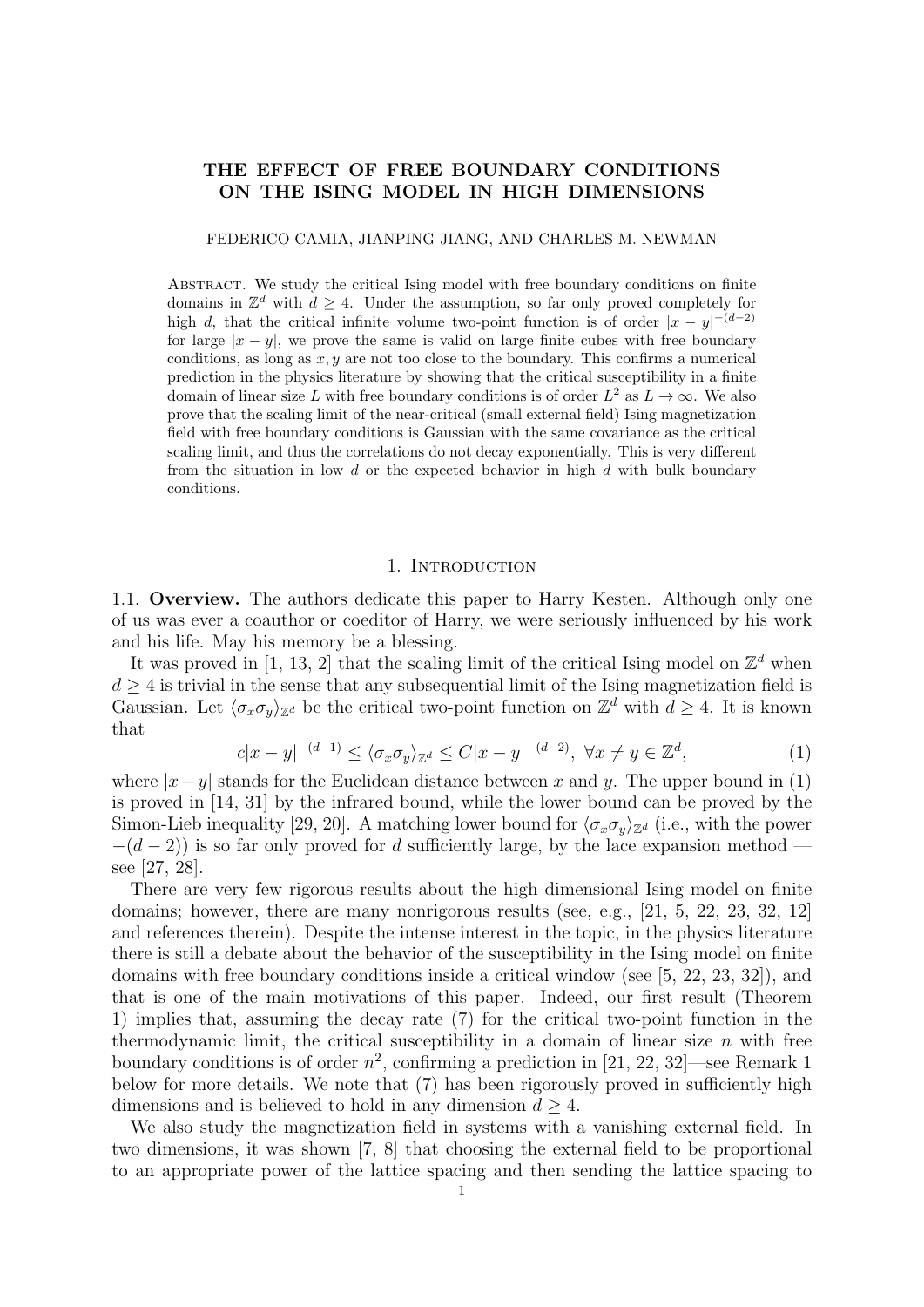zero (often called a near-critical scaling limit) produces a near-critical field which looks critical at short distances but exhibits exponential decay of correlations at long distances. This is true in the thermodynamic limit as well as in finite systems, regardless of the boundary conditions. Somewhat surprisingly, our second result (Theorem 2), combined with Theorem 1, shows that this is not the case in dimension  $d > 4$ . While we expect that for  $d > 4$  the near-critical scaling limit does lead to a continuum field with exponential decay of correlations in the case of infinite-volume systems (see Conjecture 1), our results indicate that the choice of free boundary conditions for a finite system with an external field prevents the system from getting near criticality in the scaling limit even when the external field is scaled to zero at the rate corresponding to the near-critical regime for the infinite-volume system.

We now review some rigorous results. We will see that unlike for  $d = 2$ , correlations in high d depend on the boundary conditions very much. Let  $\langle \cdot \rangle_{\Lambda_n}^+$ ,  $\langle \cdot \rangle_{\Lambda_n}^p$ , and  $\langle \cdot \rangle_{\Lambda_n}^f$  denote the expectation for the critical Ising model on  $\Lambda_n := [-n, n]^d$  with respect to all plus, periodic, and free boundary conditions respectively. By Theorem 1 in Section 4.1 of [25], one has

$$
\langle \sigma_0 \sigma_x \rangle_{\Lambda_n}^p \ge \begin{cases} C_1 |x|^{-(d-2)}, & |x| \le C_3 n^{\frac{d}{2(d-2)}}\\ C_2 n^{-d/2}, & |x| \ge C_3 n^{\frac{d}{2(d-2)}}. \end{cases} \tag{2}
$$

It is conjectured in [25] that this piecewise function should be the correct behavior (i.e., with the first  $\geq$  replaced by  $\approx$ ). Results similar to (2) for simple random walk and weakly self-avoiding walk can be found in [30]. The main result in [18] is that under the assumption of (7) below, for any  $\epsilon > 0$ 

$$
\langle \sigma_0 \rangle_{\Lambda_n}^+ \ge C_4 n^{-1-\epsilon}.\tag{3}
$$

Therefore, by the GKS [16, 19] and FKG inequalities, we have that for any  $\epsilon > 0$ 

$$
\langle \sigma_x \sigma_y \rangle_{\Lambda_n}^+ \ge \langle \sigma_x \rangle_{\Lambda_n}^+ \langle \sigma_y \rangle_{\Lambda_n}^+ \ge \langle \sigma_0 \rangle_{\Lambda_{2n}}^+ \langle \sigma_0 \rangle_{\Lambda_{2n}}^+ \ge C_4^2 (2n)^{-2-2\epsilon}, \ \forall x, y \in \Lambda_n. \tag{4}
$$

For free boundary conditions, by the GKS inequalities and (1), we have

$$
\langle \sigma_x \sigma_y \rangle_{\Lambda_n}^f \le \langle \sigma_x \sigma_y \rangle_{\mathbb{Z}^d} \le C |x - y|^{-(d-2)}, \ \forall x, y \in \Lambda_n. \tag{5}
$$

One main aim of the current paper is to give a matching lower bound in  $(5)$  when x and y are not too close to the boundary of  $\Lambda_n$ .

1.2. Main results. Let  $\Lambda \subset \mathbb{Z}^d$  be finite. The classical Ising model on  $\Lambda$  at inverse temperature  $\beta$  with free boundary conditions and external field  $H \in \mathbb{R}$  is defined by the probability measure  $\mathbb{P}^{f}_{\Lambda,\beta,H}$  on  $\{-1,+1\}^{\Lambda}$  such that for each  $\sigma \in \{-1,+1\}^{\Lambda}$ 

$$
\mathbb{P}^{f}_{\Lambda,\beta,H}(\sigma) = \frac{\exp\left[\beta \sum_{\{x,y\}} \sigma_x \sigma_y + H \sum_{x \in \Lambda} \sigma_x\right]}{Z^{f}_{\Lambda,\beta,H}},\tag{6}
$$

where the first sum is over all nearest-neighbor pairs in  $\Lambda$ , and  $Z_{\Lambda,\beta,H}^f$  is the partition function that makes (6) a probability measure. In a more general formulation, the first sum is replaced by  $\sum_{\{x,y\}} J_{xy}\sigma_x\sigma_y$ , where  $J_{xy}$  is the *coupling constant* between x and y. Later on we will consider models in which some of the coupling constants are set to zero.

Let  $\langle \cdot \rangle^f_{\Lambda,\beta,H}$  denote the expectation with respect to  $\mathbb{P}^f_{\Lambda,\beta,H}$ . It is well-known that  $\mathbb{P}^f_{\beta,H}$  $\Lambda, \beta, H$ converges to the infinite volume measure  $\mathbb{P}^{f}_{\mathbb{Z}^{d},\beta,H}$  as  $\Lambda \uparrow \mathbb{Z}^{d}$ . Let  $\beta_c = \beta_c(\mathbb{Z}^{d})$  be the inverse critical temperature. It is also well-known that the limit  $\mathbb{P}^{f}_{\mathbb{Z}^{d},\beta,H}$  doesn't depend on the boundary conditions and the sequence  $\Lambda \uparrow \mathbb{Z}^d$  if  $\beta \leq \beta_c$  or  $H > 0$ . In this paper, we focus on the critical and near-critical Ising model, that is, we always fix  $\beta = \beta_c$  unless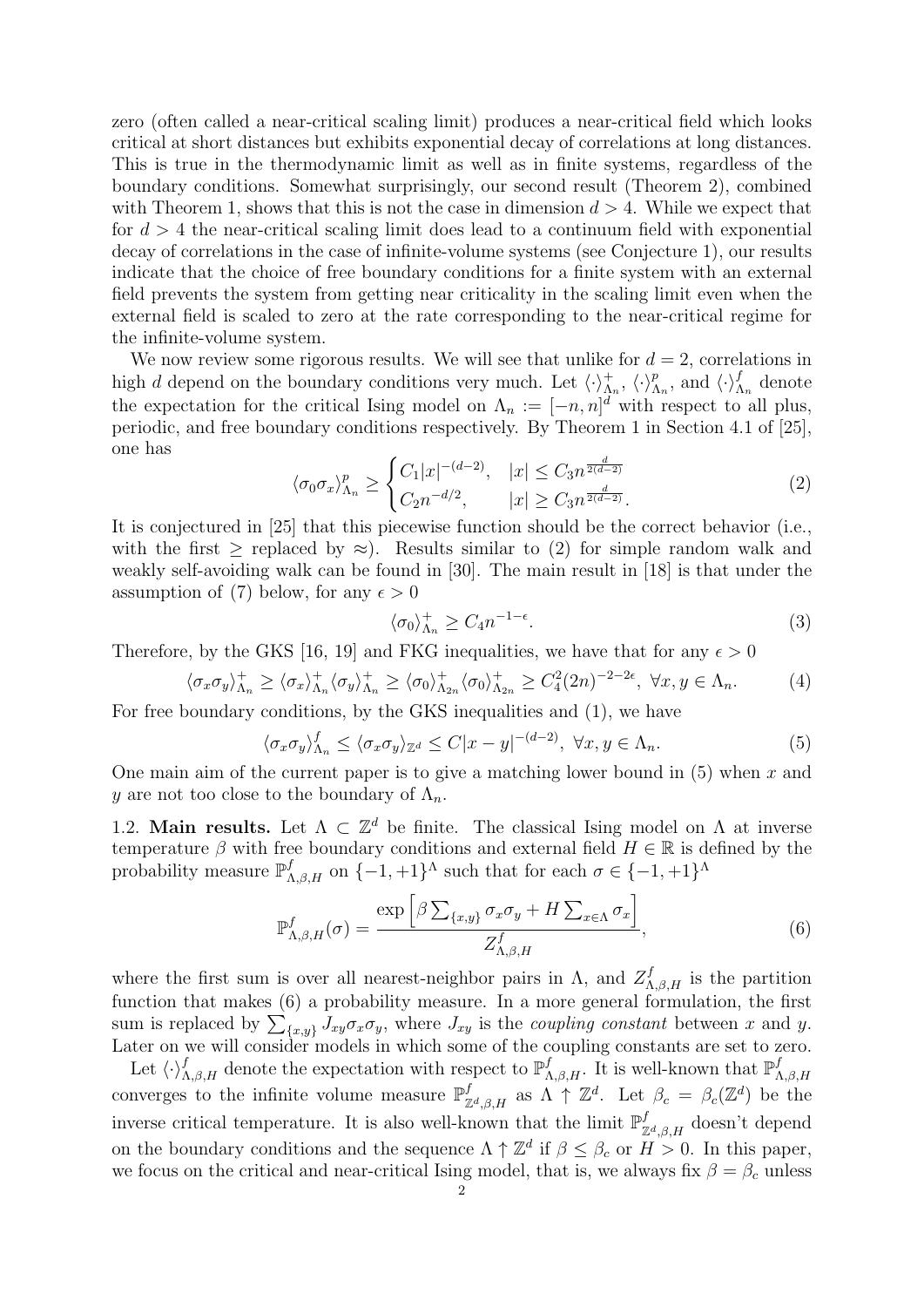otherwise stated; so we will typically drop the  $\beta$  subscript in  $\mathbb{P}^{f}_{\mathbb{Z}^{d},\beta,H}$  and  $\langle \cdot \rangle^{f}_{\Lambda,\beta,H}$  from now on. (Note however that Propositions 1 and 2 below are valid for any  $\beta$ .) We will also write  $\mathbb{P}^f_{\Lambda}$  $f_{\Lambda}$  and  $\langle \cdot \rangle_{\Lambda}^f$  for  $\mathbb{P}_{\Lambda,\beta,H}^f$  and  $\langle \cdot \rangle_{\Lambda,\beta,H}^f$ , respectively, if  $\beta = \beta_c$  and  $H = 0$ . It is expected that for  $d \geq 4$ , the infinite volume two-point function behaves like

$$
c|x-y|^{-(d-2)} \le \langle \sigma_x \sigma_y \rangle_{\mathbb{Z}^d} \le C|x-y|^{-(d-2)}, \ \forall x \ne y \in \mathbb{Z}^d. \tag{7}
$$

As we mentioned previously, the upper bound in (7) is proved in [14, 31] but the lower bound is only proved for sufficiently large  $d$  in [27, 28]. In this paper, we use  $c$  for constants which are usually "small" and  $C$  for constants which are usually "large;" their actual values (depending only on  $d$ ) may change from place to place. Our first main result is

**Theorem 1.** Suppose that (7) holds. Then there exist constants  $M > 1$  and  $c_1 > 0$ (depending only on d) such that the following holds uniformly in  $n \in \mathbb{N}$ . For the Ising model on  $\Lambda_{Mn} := [-Mn, Mn]^d$  at  $\beta = \beta_c$  and  $H = 0$  with free boundary conditions, we have

 $c_1|x-y|^{-(d-2)} \le \langle \sigma_x \sigma_y \rangle_{\Lambda_{M_n}}^f \le C|x-y|^{-(d-2)}, \ \forall x \ne y \in \Lambda_n.$  (8)

Remark 1. The debate in the physics literature that we mentioned in Section 1.1 is about the growth of the susceptibility

$$
\chi_n(\beta) := \sum_{x,y \in \Lambda_n} \left[ \langle \sigma_x \sigma_y \rangle^f_{\Lambda_n, \beta} - \langle \sigma_x \rangle^f_{\Lambda_n, \beta} \langle \sigma_y \rangle^f_{\Lambda_n, \beta} \right] / (2n+1)^d = \sum_{x,y \in \Lambda_n} \langle \sigma_x \sigma_y \rangle^f_{\Lambda_n, \beta} / (2n+1)^d.
$$
\n(9)

It was argued in [5, 32] that the maximum of  $\chi_n(\beta)$  for  $\beta$  in a neighborhood of  $\beta_c$  grows like  $n^{d/2}$  while in [21, 22, 23] it was argued that the order should be  $n^2$ . Theorem 1 shows that  $\chi_n(\beta_c)$  is of order  $n^2$  under assumption (7), and thus confirms a numerical prediction in [21, 22, 32]. That assumption is widely accepted in the physics literature and rigorously proved for d large, as noted earlier.

Remark 2. A similar result for critical Bernoulli percolation in high d can be found in Theorem 1.2 of [10]. Actually, Theorem 1.2 of [10] is stronger than our Theorem 1. That is, a result analogous to (8) for critical Bernoulli percolation holds for all  $M > 1$ , with  $c_1$ and C depending only on M and d. It is expected that such a stronger result should also hold for the Ising model.

For the Ising model on  $\mathbb{Z}^d$  with  $d > 4$  at  $\beta = \beta_c$  and  $H \downarrow 0$ , it is expected that

$$
\langle \sigma_x; \sigma_y \rangle_{\mathbb{Z}^d, H} := \langle \sigma_x \sigma_y \rangle_{\mathbb{Z}^d, H} - \langle \sigma_x \rangle_{\mathbb{Z}^d, H} \langle \sigma_y \rangle_{\mathbb{Z}^d, H} \approx C_1 \exp \left[ -C_2 H^{2/(d+2)} |x - y| \right]. \tag{10}
$$

See  $(2.3)$  and  $(2.4)$  of  $[5]$  or  $(3.174)$  of  $[26]$  for the conjecture that the correlation length in the near-critical case (as  $H \downarrow 0$ ) behaves like  $H^{-2/(d+2)}$ . Now consider the Ising model with external field H on the rescaled lattice  $a\mathbb{Z}^d$  where  $d > 4$  and a is small. From (10), we expect to choose the external field  $H = a^{(d+2)/2}h$  in order to obtain a nontrivial scaling limit. Here is such a conjecture about the near-critical scaling limit.

**Conjecture 1.** Consider the near-critical Ising model on  $a\mathbb{Z}^d$  with  $d > 4$ ,  $\beta = \beta_c$  and  $H = a^{(d+2)/2}h$  for some  $h > 0$ . Then as  $a \downarrow 0$ ,

$$
\Phi^{a,h} := a^{(d+2)/2} \sum_{x \in a\mathbb{Z}^d} [\sigma_x - \langle \sigma_x \rangle_{\mathbb{Z}^d, H}] \delta_x \Longrightarrow \text{ massive Gaussian free field on } \mathbb{R}^d. \tag{11}
$$

Here  $\delta_x$  is a unit Dirac point measure at x and  $\implies$  stands for convergence in distribution. The covariance function of the limiting field is proportional to the kernel of the operator  $(-\Delta + m^2)^{-1}$  for some  $m > 0$ , which decays exponentially.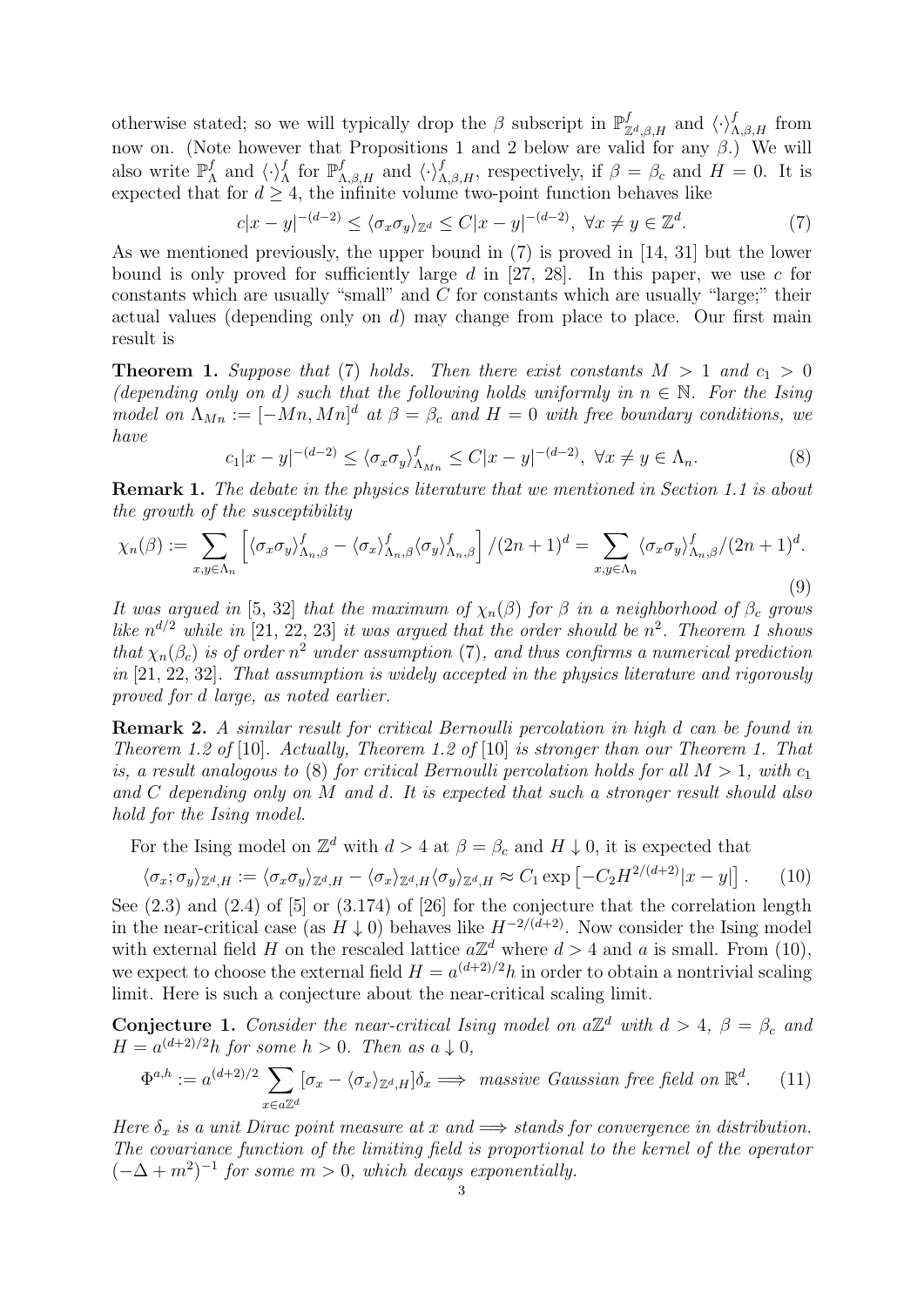We remark that when  $d = 2$ , a non-Gaussian scaling limit of  $\Phi^{a,h}$  is established in [7] and exponential decay of the limiting field is proved in [8, 9].

We next consider the near-critical Ising model on the finite domain  $\Lambda_L^a := [-L, L]^d \cap$  $a\mathbb{Z}^d$ . Let  $\Phi_{\Lambda_L}^{a,h}$  be the magnetization field

$$
\Phi_{\Lambda_L}^{a,h} := a^{(d+2)/2} \sum_{x \in \Lambda_L^a} \sigma_x \delta_x,\tag{12}
$$

where the superscript h in  $\Phi_{\Lambda_L}^{a,h}$  indicates that  $\{\sigma_x\}_{x \in \Lambda_L^a}$  is distributed according to  $\mathbb{P}^f_{\Lambda_L^a,H}$ with  $H = ha^{(d+2)/2}$ . Aizenman's arguments in [1] (see also [2]) should also imply that each subsequential limit of  $\Phi_{\Lambda_L}^{a,0}$  is Gaussian. When  $d=2$ , it is proved in [8] that the scaling limit of  $\Phi_{\Lambda_L}^{a,h}$  with  $h \neq 0$  already exhibits exponential decay; loosely speaking, the truncated correlation of the limiting field decays exponentially with a rate depending linearly on the distance. Our next result is that there is no exponential decay in the near-critical scaling limit if  $d > 4$ , at least when one first takes  $a \to 0$  for fixed L with free boundary conditions and then takes  $L \to \infty$ . The tightness of  $\{\Phi_{\Lambda_L}^{a,0}$  $a_{\Lambda_L}^{a,0}: a > 0$ } can be established by a combination of the methods in Appendix A of [6] and Theorem 1. Even though it has not been proved that all subsequential limits are the same (i.e., uniqueness of the limit), for the sake of simplicity, we will assume

$$
\Phi_{\Lambda_L}^{a,0} \Longrightarrow \Phi_{\Lambda_L} \text{ as } a \downarrow 0 \tag{13}
$$

under the topology of  $\mathcal{H}^{-3}(\Lambda_L)$  (see [6] for the definition) but cautious readers may use a subsequence instead.

**Theorem 2.** Suppose that (13) holds and assume that the field  $\Phi_{\Lambda_L}$ , obtained by taking the scaling limit of  $\Phi_{\Lambda_L}^a$  with free boundary conditions on  $\Lambda_L^a$ , is a Gaussian field with covariance function  $G_{\Lambda_L}$ . Then for any  $h > 0$ , with free boundary conditions,

$$
\Phi_{\Lambda_L}^{a,h} \Longrightarrow \Phi_{\Lambda_L}^h \tag{14}
$$

under the topology of  $\mathcal{H}^{-3}(\Lambda_L)$ , where  $\Phi_{\Lambda_L}^h$  is also Gaussian with the same covariance  $\emph{function}$   $G_{\Lambda_L}$  and mean given by

$$
\langle \Phi_{\Lambda_L}^h(f) \rangle = h \int_{\Lambda_L} \int_{\Lambda_L} f(z) G_{\Lambda_L}(z, w) dz dw \tag{15}
$$

for each  $f \in \mathcal{H}^3(\Lambda_L)$ .

Moreover, letting  $M_{\Lambda_L} := \Phi_{\Lambda_L}(1[\Lambda_L])$  denote the total magnetization in  $\Lambda_L$ , where  $1[\cdot]$ denotes the indicator function, we have that the Radon-Nikodym derivative of the law of  $\Phi_{\Lambda_L}^h$  with respect to that of  $\Phi_{\Lambda_L}$  is given by the Wick exponential of the mean-zero Gaussian random variable  $hM_{\Lambda_L}$ , i.e.,  $\exp\left[hM_{\Lambda_L} - \frac{h^2}{2} \text{Var}(M_{\Lambda_L})\right]$ .

Remark 3. By Theorem 1.3 of [27], one has that for large d,

$$
\lim_{a\downarrow 0} a^{-(d-2)} \langle \sigma_{x_a} \sigma_{y_a} \rangle_{a\mathbb{Z}^d} = C|x-y|^{-(d-2)}, \ \forall x \neq y \in \mathbb{R}^d,
$$
\n(16)

where  $x_a$  (resp.,  $y_a$ ) is a point in  $a\mathbb{Z}^d$  that is closest to x (resp., y). Combining this with the results in  $[1]$ , we have that for large d,

$$
\Phi^{a,0} = a^{(d+2)/2} \sum_{x \in a\mathbb{Z}^d} \sigma_x \delta_x \Longrightarrow \text{massless Gaussian free field} \tag{17}
$$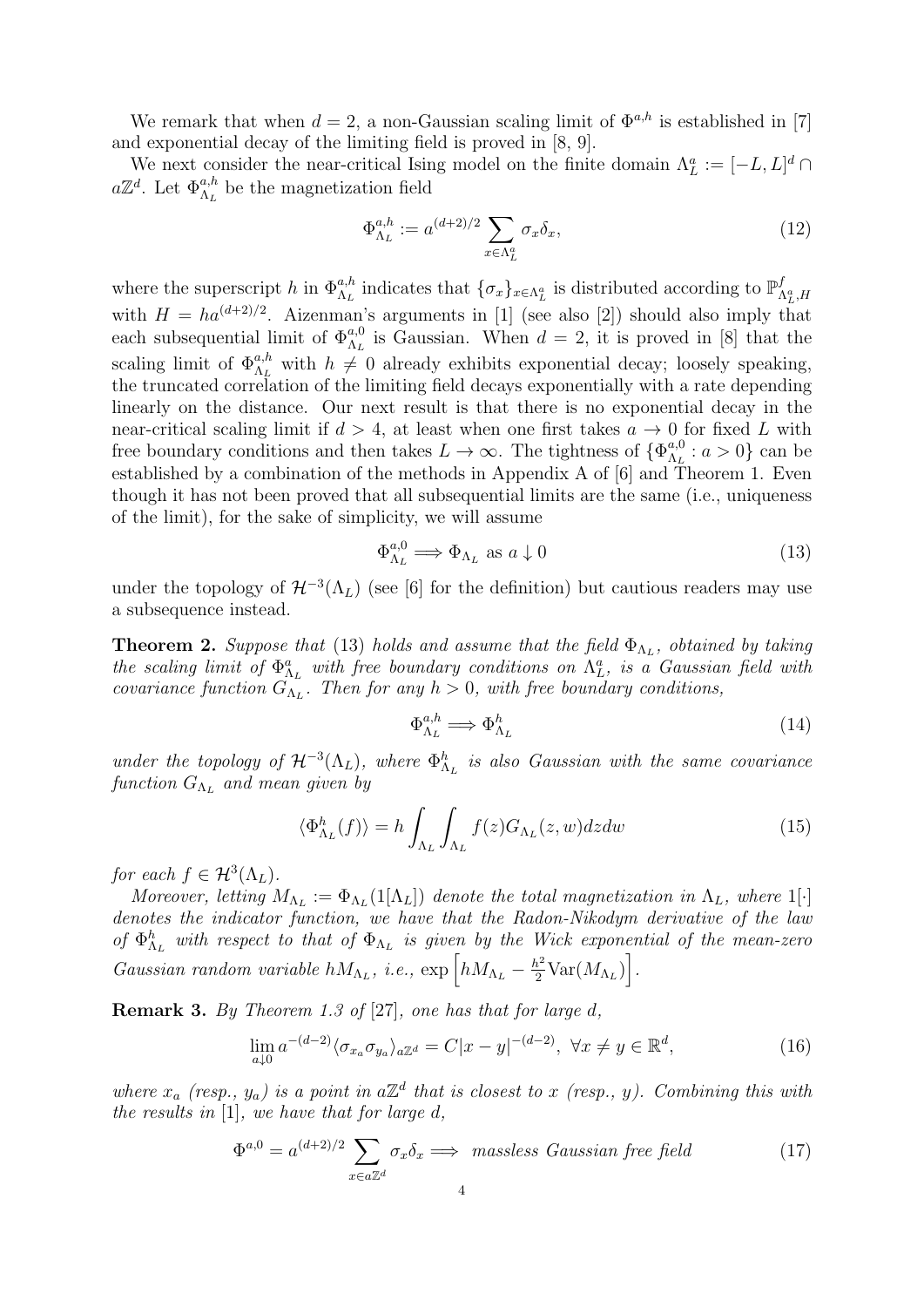with covariance function  $G_{\mathbb{Z}^d}(x,y) = C|x-y|^{-(d-2)}$ . Now our Theorem 1 (more precisely, using  $(58)$  below in its proof, together with  $(5)$ ) and Theorem 2 imply that for large d, as  $L \uparrow \infty$ , also

$$
\Phi_{\Lambda_L}^h(\cdot) - \langle \Phi_{\Lambda_L}^h(\cdot) \rangle \implies \text{massless Gaussian free field} \tag{18}
$$

with the same covariance function  $G_{\mathbb{Z}^d}$ . It is expected that (16)-(18) in fact hold for each  $d > 4$ .

The proof of Theorem 1 relies on the random current representation of the Ising model and its backbone representation, which will be introduced and discussed briefly in Section 2. By the switching lemma, one can write the difference of the two-point function in the infinite volume and in a finite domain as the probability for existence of a long backbone connecting two "close" points. We then show that this probability is small by relating it to the infinite volume correlation between two "distant" points. Theorem 2 follows from the fact that the Radon-Nikodym derivative of the near-critical model with respect to the critical model has the Gaussian form.

1.3. Discussion of the main results. As discussed in Remark 1 above, Theorem 1 confirms a numerical prediction on the behavior of the critical susceptibility in finite domains with free boundary conditions (see [5, 22, 23]). Assuming the decay rate (7) for the two-point function in the thermodynamic limit, Theorem 1 implies that the critical susceptibility in a domain of linear size n with free boundary conditions is of order  $n^2$ . The upper bound in  $(7)$  is proved in  $[14, 31]$ ; the lower bound is only proved for sufficiently large d [27, 28] but is believed to hold for any  $d > 4$ .

Theorem 2 may seem technical but it also contains an interesting and somewhat surprising message. Equipped with Theorem 2, one can consider the infinite-volume limit of the magnetization field  $\Phi_{\Lambda_L}^h$  by sending  $L \to \infty$ . Let's assume that (16) holds for some particular  $d > 4$  and that the scaling limit of the lattice magnetization in  $\Lambda_L$  with free boundary conditions is a Gaussian field. Then by Remark 3, the limit of  $\Phi_{\Lambda_L}^h$  as  $L \to \infty$ would have power law decay of correlations. On the contrary, as expressed in Conjecture 1, we expect that taking the near-critical scaling limit of the lattice magnetization on the whole space,  $a\mathbb{Z}^d$ , will lead to a continuum field with exponential decay of correlations. It appears that the infinite-volume limit and the scaling limit do not commute, and that interchanging them leads to very different results.

This should be contrasted with the situation in two dimensions where exponential decay already appears in finite volume, regardless of the boundary conditions, as shown in [8], and where interchanging the two limits leads to the same result, as shown in [7]. We note that the arguments in [7, 8] make use of the RSW crossing probability bounds [11], which are valid for two-dimensional critical systems but not in dimension higher than two. This explains why those arguments cannot be extended to higher dimensions, but the fact that exchanging the two limits leads to two very different results remains somewhat mysterious.

What makes this a surprising fact is the heuristic view of a near-critical system as being characterized by a finite correlations length. According to this view, two parts of the system at distance much greater that the correlation length are essentially uncorrelated. In the case of a finite system of linear dimension much greater than the correlation length, the region around the origin should not feel the presence of the boundary. Hence, it seems natural to conclude that exponential decay should manifest itself already in finite systems, as is the case in two dimensions.

On the contrary, using Theorems 1 and 2 we see that, in dimension  $d > 4$ , despite using the same scaling as in Conjecture 1, a finite system with free boundary conditions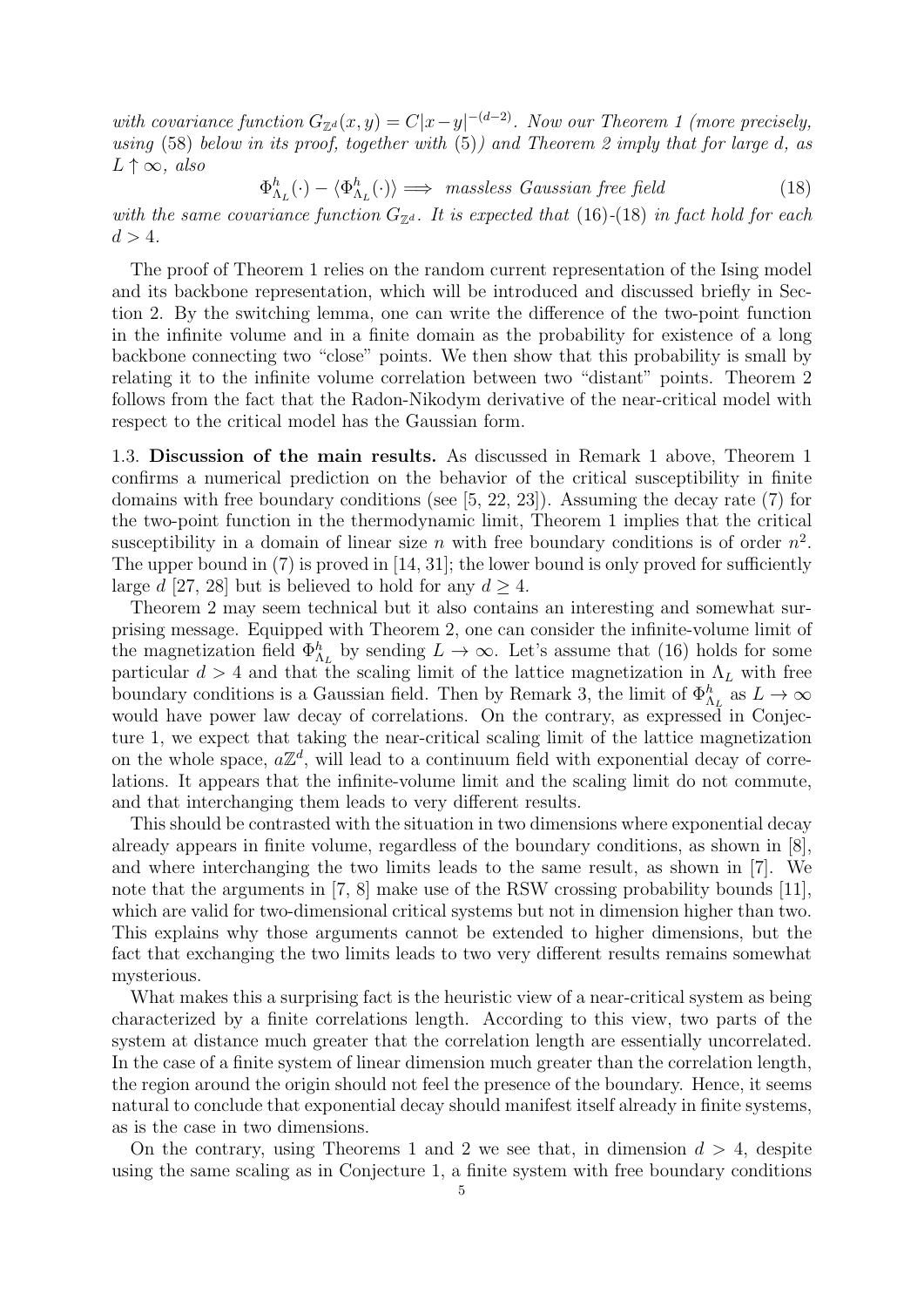is never really near-critical in the sense explained above. The exact mechanism by which the presence of a boundary somehow prevents the system from getting near criticality is unclear to us at the moment, and we think it is worth investigating.

### 2. Random current representation and its properties

In this section, we briefly introduce the random current representation for the Ising model without external field (i.e.,  $H = 0$ ) and list some of its properties that will be used in the proof of Theorem 1. We refer to [1, 4, 3] for more details about this representation.

2.1. The random current representation. Let  $G = (V, E)$  be a finite subgraph of the nearest neighbor graph on  $\mathbb{Z}^d$ , where V is the set of vertices and E is the set of edges. A current **n** on G is a function from E to  $\mathbb{N}_0 := \mathbb{N} \cup \{0\}$ . A source of  $\mathbf{n} = \{\mathbf{n}_{xy} : \{x, y\} \in E\}$ is a vertex  $x \in V$  at which  $\sum_{y:\{x,y\} \in E} \mathbf{n}_{xy}$  is odd. The set of sources of **n** is denoted by  $\partial$ n. Let  $G_1 = (V_1, E_1)$  be a subgraph of G. For any  $x, y \in V_1$ , we write  $x \leftrightarrow^{\mathbf{n}} y$  in  $G_1$  for the event that there is a path  $x = v_0, v_1, \ldots, v_n = y$  such that  $v_i v_{i+1} \in E_1$  and  $\mathbf{n}_{v_i v_{i+1}} > 0$ for each  $0 \leq i < n$ . For every fixed  $\mathbf{n} \in \mathbb{N}_0^E$ , its weight is defined by

$$
w(\mathbf{n}) := \prod_{\{x,y\} \in G} \frac{\beta^{\mathbf{n}_{xy}}}{\mathbf{n}_{xy}!}.
$$
 (19)

One important property of the random current representation is that, for any  $A \subseteq V$ ,

$$
\langle \sigma_A \rangle_{G,\beta}^f := \left\langle \prod_{x \in A} \sigma_x \right\rangle_{G,\beta}^f = \frac{\sum_{\partial \mathbf{n} = A} w(\mathbf{n})}{\sum_{\partial \mathbf{n} = \emptyset} w(\mathbf{n})},\tag{20}
$$

where the sum in the numerator (resp., denominator) is over all  $\mathbf{n} \in \mathbb{N}_0^E$  such that  $\partial \mathbf{n} = A$ (resp.,  $\partial \mathbf{n} = \emptyset$ ). The following switching lemma turns out to be very useful in dealing with Ising correlations.

**Lemma 1** (Switching Lemma). Suppose that  $G_1 = (V_1, E_1)$  is a subgraph of  $G = (V, E)$ . Then for any  $x, y \in V_1$  and  $A \subseteq V$ , and any function  $F : \mathbb{N}_0^E \to \mathbb{R}$ , we have

$$
\sum_{\substack{\mathbf{n}\in\mathbb{N}_{\mathcal{C}}^{E}:\partial\mathbf{n}=A\\ \mathbf{m}\in\mathbb{N}_{0}^{E_{1}}:\partial\mathbf{m}=\{x,y\}}}\ w(\mathbf{n})w(\mathbf{m})F(\mathbf{n}+\mathbf{m})
$$
(21)

$$
= \sum_{\substack{\mathbf{n}\in\mathbb{N}_0^E:\partial\mathbf{n}=A\Delta\{x,y\}\\ \mathbf{m}\in\mathbb{N}_0^{E_1}:\partial\mathbf{m}=\emptyset}} w(\mathbf{n})w(\mathbf{m})F(\mathbf{n}+\mathbf{m})\mathbf{1}\left[x \stackrel{\mathbf{n}+\mathbf{m}}{\longleftrightarrow} y \text{ in } G_1\right],\tag{22}
$$

where  $A\Delta B := (A \setminus B) \cup (B \setminus A)$  is the symmetric difference and 1[·] is the indicator function.

*Proof.* See Lemma 2.2 of [3].

2.2. The backbone representation of random currents. Each unoriented nearest neighbor edge  $\{x, y\}$  of  $\mathbb{Z}^d$  corresponds to two oriented edges: one from x to y (denoted by  $(x, y)$  and the other from y to x (denoted by  $(y, x)$ ). We fix an arbitrary order on all oriented edges in  $\mathbb{Z}^d$ . To each oriented edge  $(x, y)$ , we associate a set of *canceled edges* consisting of  $\{x, y\}$  and all unoriented edges  $\{x, z\}$  such that  $(x, z)$  appears earlier than  $(x, y)$  in our fixed order. A sequence of oriented edges is said to be *consistent* if no edge of the sequence corresponds to an unoriented edge cancelled by a previous edge. If  $\omega$  is a consistent sequence of oriented edges, we denote by  $\tilde{\omega}$  the set of all unoriented edges its edges cancel.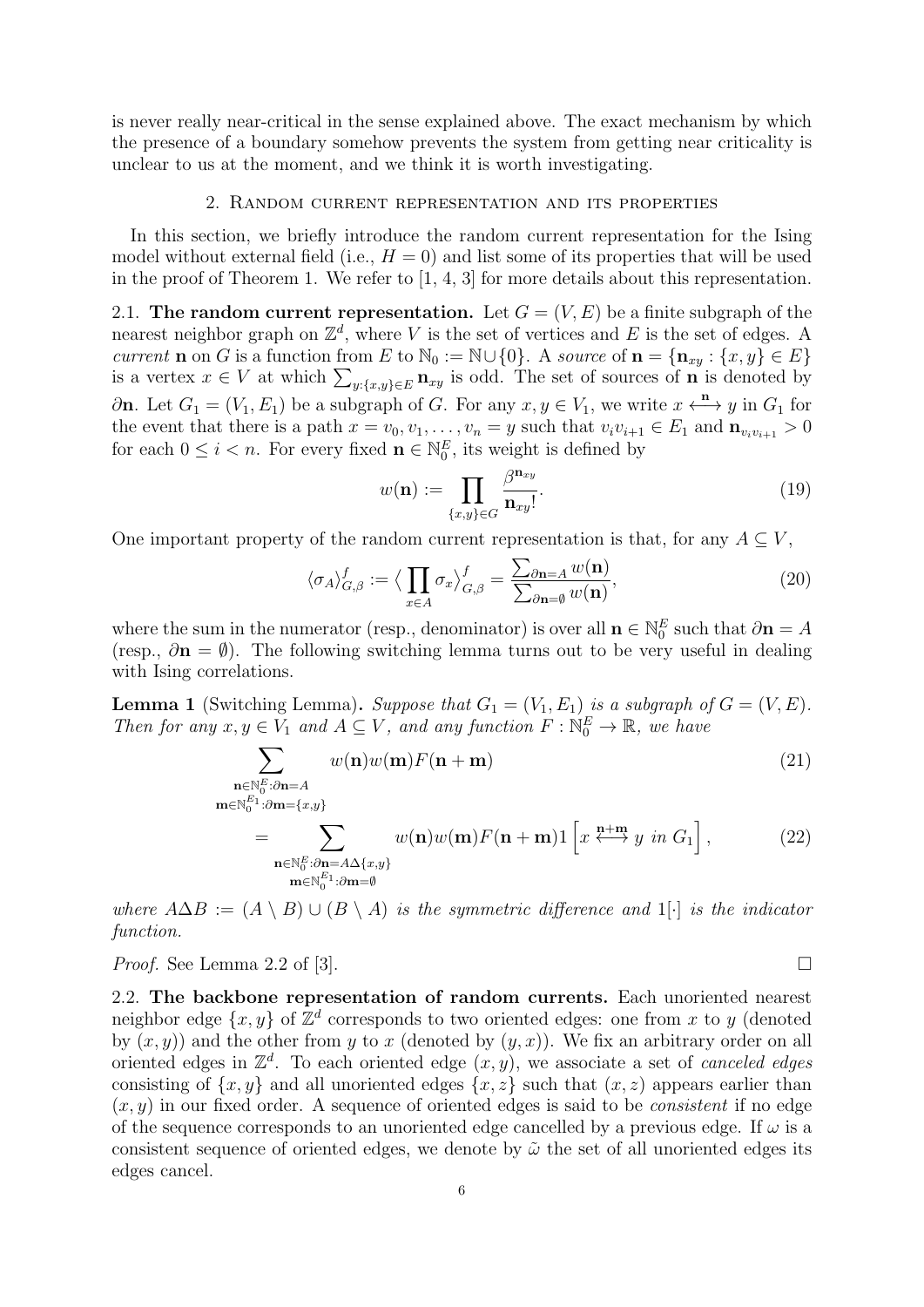The backbone of **n** with  $\partial$ **n** = {x, y}, denoted by  $\omega$ (**n**), is the (oriented) edge selfavoiding path from x to y passing only through edges e with  $n_e$  odd which is minimal under the lexicographical order on paths induced by the fixed order. More generally, a backbone is an edge self-avoiding path which is consistent. We only consider backbones between two points (called sources) in this paper and the reader may refer to [4] for the more general definition. For each fixed backbone  $\omega$  with sources  $\partial \omega = \{x, y\}$ , we define

$$
\rho_G(\omega) := \frac{\sum_{\partial \mathbf{n} = \{x, y\}} w(\mathbf{n}) \mathbf{1}[\omega(\mathbf{n}) = \omega]}{\sum_{\partial \mathbf{n} = \emptyset} w(\mathbf{n})}.
$$
\n(23)

The following properties of the backbone representation, based on results from [4, 3], will be very important to the proof of Theorem 1.

**Proposition 1.** Let  $\Lambda \subset \mathbb{Z}^d$  be finite. (We will also denote by  $\Lambda$  the graph with vertex set  $\Lambda$  and edges that are nearest-neighbor pairs of vertices in  $\Lambda$ .)

- (a)  $\langle \sigma_x \sigma_y \rangle_{\Lambda,\beta}^f = \sum_{\partial \omega = \{x,y\}} \rho_\Lambda(\omega).$
- (b) If  $\omega_1 \circ \omega_2$  denotes the concatenation of two backbones  $\omega_1$  and  $\omega_2$  and  $\omega_1 \circ \omega_2$  is consistent, then we have

$$
\rho_{\Lambda}(\omega_1 \circ \omega_2) = \rho_{\Lambda}(\omega_1)\rho_{\Lambda \backslash \tilde{\omega}_1}(\omega_2),\tag{24}
$$

where  $\Lambda \setminus \tilde{\omega}_1$  means that the coupling constant for each edge in  $\tilde{\omega}_1$  is set to zero. (c) For a fixed backbone  $\omega$  with finitely many edges, we have that the limit

$$
\lim_{\Lambda \uparrow \mathbb{Z}^d} \rho_\Lambda(\omega) \tag{25}
$$

exists; it will be denoted by  $\rho_{\mathbb{Z}^d}(\omega)$ .

*Proof.* Part (a) follows from  $(4.2)$  of  $[4]$  and (b) follows from  $(4.7)$  of  $[4]$ . From  $(4.5)$  of  $[4]$ , for a fixed backbone  $\omega$ , we have

$$
\rho_{\Lambda}(\omega) = \prod_{e \in \omega} \tanh(\beta) \frac{\sum_{\partial \mathbf{n} = \emptyset} w(\mathbf{n}) \mathbb{1}[\mathbf{n}_e \text{ is even for each } e \in \tilde{\omega}]}{Z_{\Lambda,\beta}^f}
$$
(26)

$$
= \prod_{e \in \omega} \tanh(\beta) \frac{\sum_{\partial \mathbf{n} = \emptyset} w(\mathbf{n}) \mathbf{1}[\mathbf{n}_e \text{ is even for each } e \in \tilde{\omega}]}{\sum_{\partial \mathbf{n} = \emptyset} w(\mathbf{n})}.
$$
 (27)

Here the unoriented edge  $e \in \omega$  means that one of the two oriented edges corresponding to e is in  $\omega$ . The fraction in (27) has a limit as  $\Lambda \uparrow \mathbb{Z}^d$  by Theorem 2.3 of [3]. This completes the proof of part (c) in the proposition.  $\Box$ 

### 3. Proof of the main results

In this section, we prove Theorems 1 and 2. We first prove a comparison result for correlations which will be a key step in the proof of Theorem 1. Here is some notation. For  $x \in \mathbb{Z}^d$ , let  $\bar{x}$  be the reflection of x with respect to the plane  $x_1 = 0$ , i.e.,

$$
\bar{x} = (-x_1, x_2, \dots, x_d)
$$
 for each  $x = (x_1, x_2, \dots, x_d) \in \mathbb{Z}^d$ . (28)

If A is a family of edges in  $\mathbb{Z}^d$ , let  $\overline{A}$  be the reflection of A with respect to the plane  $x_1 = 0$ , i.e.,

$$
\bar{A} = \{ \{\bar{v}, \bar{w}\} : \{v, w\} \in A \}.
$$
\n(29)

**Proposition 2.** For  $K, L \in \mathbb{N}$ , let  $D := [-K, K] \times [-L, L]^{d-1}$ . Let A be a collection of edges in D whose endpoints have nonnegative first coordinate, that is,

$$
\{v, w\} \in A, \text{ iff } v, w \in D \text{ with } v_1 \ge 0 \text{ and } w_1 \ge 0. \tag{30}
$$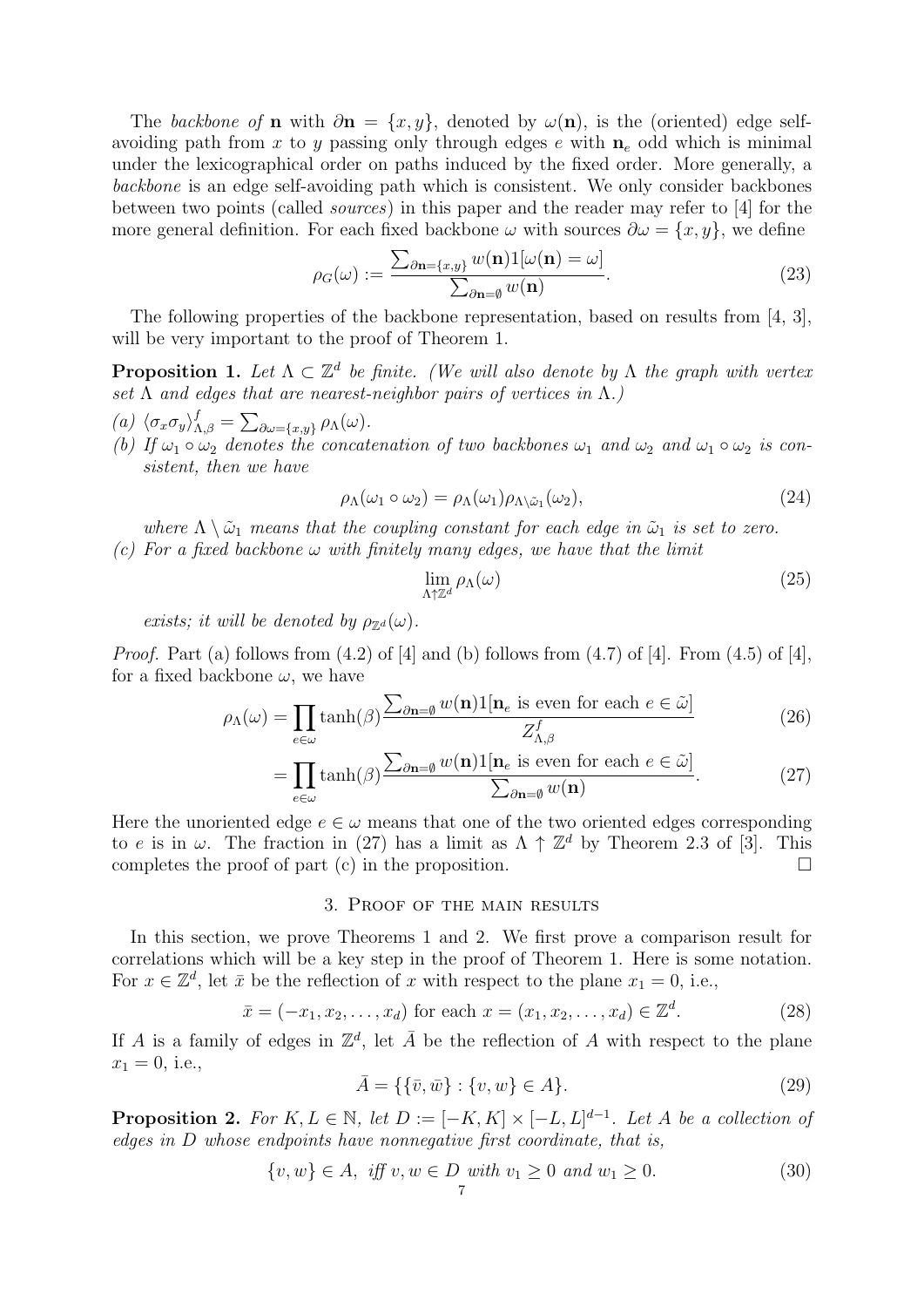

Figure 1. An illustration of the notations in Proposition 2.

Then for any  $u \in D$  with  $u_1 = 0$  and any  $y \in D$  with  $y_1 \geq 0$ , we have  $\langle \sigma_u \sigma_y \rangle_{D \setminus \bar{A}, \beta}^f \geq \langle \sigma_u \sigma_{\bar{y}} \rangle_{D}^f$  $D\backslash \bar{A},\beta$ 

where  $\langle \cdot \rangle_{D \setminus \bar{A},\beta}^f$  means that the coupling constant for each edge in  $\bar{A}$  is set to 0 while the coupling constants for all other edges in D are still 1, or equivalently we consider the graph with vertex set D and edges between nearest-neighbor vertices but with the edges in A removed. (see Figure 1).

*Proof.* Our argument is inspired by the proof of Theorem 1 of [24]. Let  $D_+$  be the set of points  $x \in D$  with  $x_1 \geq 0$ . We will slightly abuse notation below by sometimes using D (or  $D_+$ ) to denote the set of edges both of whose vertices are in D (or  $D_+$ ). For each  $x \in D_+$ , we define

$$
s_x = (\sigma_x + \sigma_{\bar{x}})/2, \ t_x = (\sigma_x - \sigma_{\bar{x}})/2. \tag{32}
$$

 $(31)$ 

Then the Ising Hamiltonian in  $D \setminus A$  can be written as

$$
-H_{D\setminus\bar{A}}(\sigma) = \sum_{\{x,y\} \in D\setminus\bar{A}} \sigma_x \sigma_y \tag{33}
$$

$$
= \sum_{\substack{\{x,y\} \in D_+\backslash A \\ \{x_1,y_1\} \neq \{0,0\}}} (\sigma_x \sigma_y + \sigma_{\bar{x}} \sigma_{\bar{y}}) + \sum_{\substack{\{x,y\} \in D \backslash A \\ x_1 = y_1 = 0}} \sigma_x \sigma_y + \sum_{\{x,y\} \in A \backslash \bar{A}} \sigma_x \sigma_y \qquad (34)
$$

$$
=2\sum_{\substack{\{x,y\}\in D_{+}\backslash A\\ \{x_{1},y_{1}\}\neq\{0,0\}}}\left(s_{x}s_{y}+t_{x}t_{y}\right)+\sum_{\substack{\{x,y\}\in D\backslash A\\ x_{1}=y_{1}=0}}\left(s_{x}+t_{x}\right)\left(s_{y}+t_{y}\right) \tag{35}
$$

$$
+\sum_{\{x,y\}\in A\setminus\bar{A}}(s_x+t_x)(s_y+t_y). \tag{36}
$$

Therefore,  $H_{D\setminus \bar{A}}(\sigma)$  can be viewed as the Hamiltonian of a spin system  $\{(s_x, t_x) : x \in D_+\}$ (with some  $s_x t_y$  and  $s_y t_x$  terms). It is clear that this spin system is ferromagnetic and invariant under spin flipping, so by the GKS inequalities [16, 19, 15], we have

$$
\langle s_B t_C \rangle_{D_+} \ge 0, \text{ for any } B, C \subseteq D_+.
$$
 (37)

Setting  $B = u$  and  $C = y$  in the last displayed equation, we complete the proof the proposition.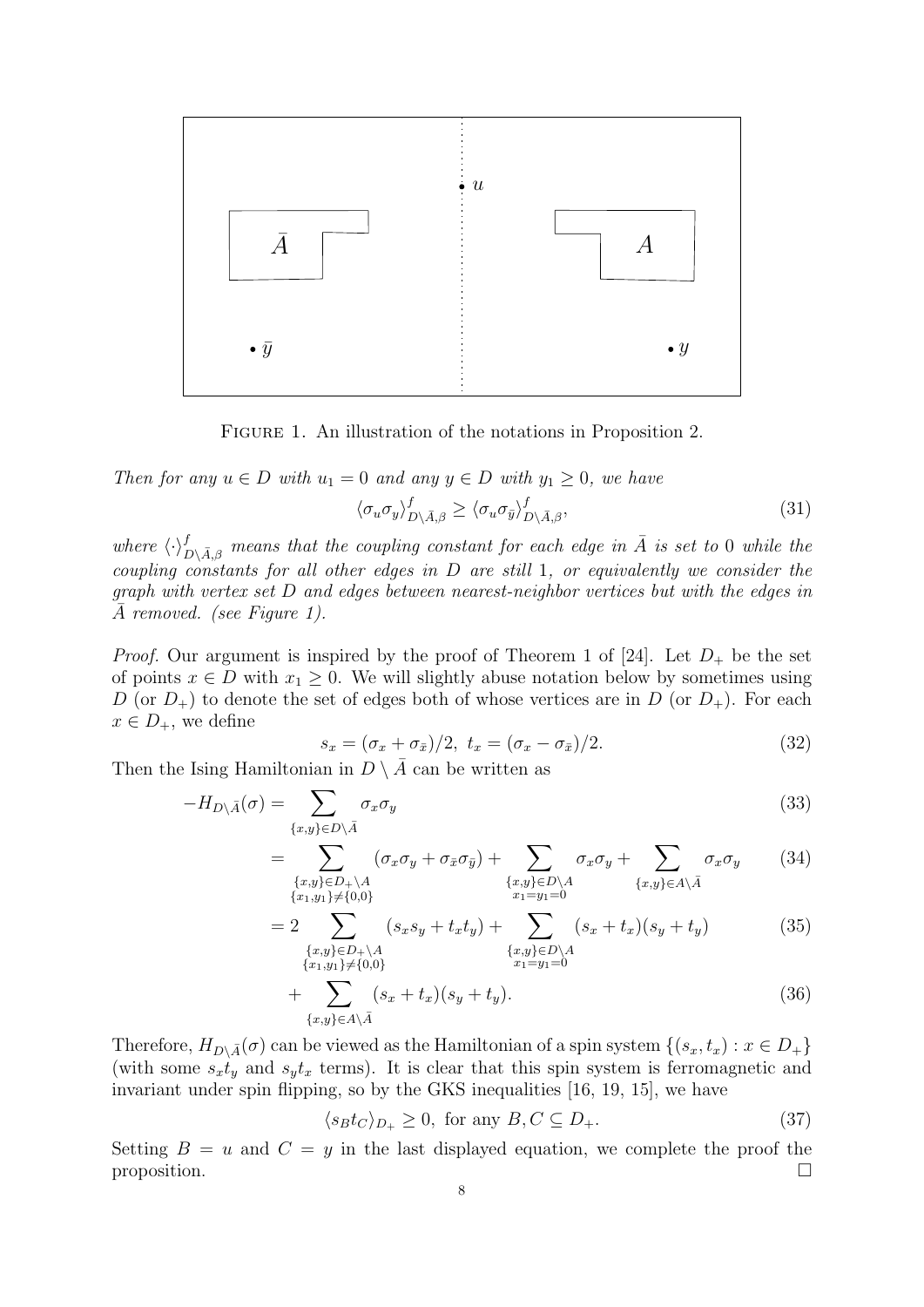We are now ready to prove Theorem 1.

Proof of Theorem 1. The upper bound in  $(8)$  follows from the GKS inequalities and our assumption (7). So it remains to prove the lower bound in (8). For any finite  $\Lambda \subseteq \mathbb{Z}^d$ such that  $\Lambda_{4Mn} \subseteq \Lambda$ , we have by the random current representation (see (20)) that

$$
\langle \sigma_x \sigma_y \rangle_{\Lambda}^f - \langle \sigma_x \sigma_y \rangle_{\Lambda_{Mn}}^f = \frac{\sum_{\partial \mathbf{n} = \{x, y\}} w(\mathbf{n})}{\sum_{\partial \mathbf{n} = \emptyset} w(\mathbf{n})} - \frac{\sum_{\partial \mathbf{m} = \{x, y\}} w(\mathbf{m})}{\sum_{\partial \mathbf{m} = \emptyset} w(\mathbf{m})}
$$
(38)

$$
=\frac{\sum_{\partial \mathbf{n}=\{x,y\},\partial \mathbf{m}=\emptyset}w(\mathbf{n})w(\mathbf{m})-\sum_{\partial \mathbf{n}=\emptyset,\partial \mathbf{m}=\{x,y\}}w(\mathbf{n})w(\mathbf{m})}{\sum_{\partial \mathbf{n}=\emptyset,\partial \mathbf{m}=\emptyset}w(\mathbf{n})w(\mathbf{m})},\quad(39)
$$

where  $\sum$  above and below represents a sum over some  $\mathbf{n} \in \mathbb{N}_0^{\Lambda}$  or some  $\mathbf{m} \in \mathbb{N}_0^{\Lambda_{M_n}}$  or a double sum over both. By Lemma 1, we have

$$
\sum_{\partial \mathbf{n} = \emptyset, \partial \mathbf{m} = \{x, y\}} w(\mathbf{n}) w(\mathbf{m}) = \sum_{\partial \mathbf{n} = \{x, y\}, \partial \mathbf{m} = \emptyset} w(\mathbf{n}) w(\mathbf{m}) \mathbb{1}[x \stackrel{\mathbf{n} + \mathbf{m}}{\longleftrightarrow} y \text{ in } \Lambda_{Mn}]. \tag{40}
$$

Plugging (40) into (39), we get

$$
\langle \sigma_x \sigma_y \rangle_{\Lambda}^f - \langle \sigma_x \sigma_y \rangle_{\Lambda_{Mn}}^f = \frac{\sum_{\partial \mathbf{n} = \{x, y\}, \partial \mathbf{m} = \emptyset} w(\mathbf{n}) w(\mathbf{m}) \mathbb{1}[x \stackrel{\mathbf{n} + \mathbf{m}}{\longleftrightarrow} y \text{ in } \Lambda_{Mn}]}{\sum_{\partial \mathbf{n} = \emptyset, \partial \mathbf{m} = \emptyset} w(\mathbf{n}) w(\mathbf{m})}.
$$
 (41)

Since  $\{x \stackrel{\mathbf{n}+\mathbf{m}}{\longleftrightarrow} y \text{ in } \Lambda_{Mn}\} \subseteq \{x \stackrel{\mathbf{n}}{\longleftrightarrow} y \text{ in } \Lambda_{Mn}\},\$ we have

$$
\langle \sigma_x \sigma_y \rangle_{\Lambda}^f - \langle \sigma_x \sigma_y \rangle_{\Lambda_{Mn}}^f \le \frac{\sum_{\partial \mathbf{n} = \{x, y\}} w(\mathbf{n}) \mathbb{1}[x \stackrel{\mathbf{n}}{\longleftrightarrow} y \text{ in } \Lambda_{Mn}])}{\sum_{\partial \mathbf{n} = \emptyset} w(\mathbf{n})}.
$$
 (42)

Using the backbone representation and the  $\rho$  function defined in (23), we have

$$
\frac{\sum_{\partial \mathbf{n}=\{x,y\}} w(\mathbf{n}) \mathbb{1}[x \stackrel{\mathbf{n}}{\longleftrightarrow} y \text{ in } \Lambda_{Mn}])}{\sum_{\partial \mathbf{n}=\emptyset} w(\mathbf{n})} \leq \sum_{\substack{\partial \omega=\{x,y\} \\ \omega \cap \Lambda_{M}^c \neq \emptyset}} \rho_{\Lambda}(\omega),
$$
\n(43)

where  $\omega \cap \Lambda_{M_n}^c \neq \emptyset$  means that  $\omega$  should use at least one edge in the complement of  $\Lambda_{M_n}$ .

Let  $\partial \Lambda_{Mn}$  be the boundary of  $\Lambda_{Mn}$ , i.e.,

$$
\partial \Lambda_{Mn} := \{ z \in \Lambda_{Mn} : \exists \text{ nearest-neighbor edge } \{z, w\} \text{ such that } w \notin \Lambda_{Mn} \}. \tag{44}
$$

For each  $\omega = \{v_i : 0 \le i \le I\}$  satisfying  $\omega \cap \Lambda_{Mn}^c \neq \emptyset$ , let  $\tau$  be the first i such that  $v_i \in \partial \Lambda_{M_n}$ , and write  $\omega_1$  for the walk  $\{v_i : 0 \le i \le \tau\}$  and  $\omega_2$  for the rest of the walk  $\omega$ (i.e.  $\{v_i : \tau \leq i \leq I\}$ ); then it is clear that  $\omega_1$  is a backbone from x to some  $u \in \partial \Lambda_{Mn}$ which does not contain any other vertex in  $\partial \Lambda_{M_n}$ , and  $\omega_2$  is a backbone from u to y satisfying  $\omega_2 \cap \tilde{\omega}_1 = \emptyset$ . It is easy to see that such a decomposition map  $\omega \mapsto (\omega_1, \omega_2)$  is bijective. Therefore, we can write

$$
\sum_{\substack{\partial\omega=\{x,y\}\\ \omega\cap\Lambda_{Mn}^c\neq\emptyset}} \rho_\Lambda(\omega) = \sum_{u\in\partial\Lambda_{Mn}} \sum_{\partial\omega_1=\{x,u\}}' \sum_{\substack{\partial\omega_2=\{u,y\}\\ \omega_2\cap\tilde{\omega}_1=\emptyset}} \rho_\Lambda(\omega_1\circ\omega_2),\tag{45}
$$

where  $\sum'_{\partial \omega_1 = \{x, u\}}$  denotes the sum over all backbones  $\omega_1$  from x to u which first hit  $\partial \Lambda_{Mn}$  at u.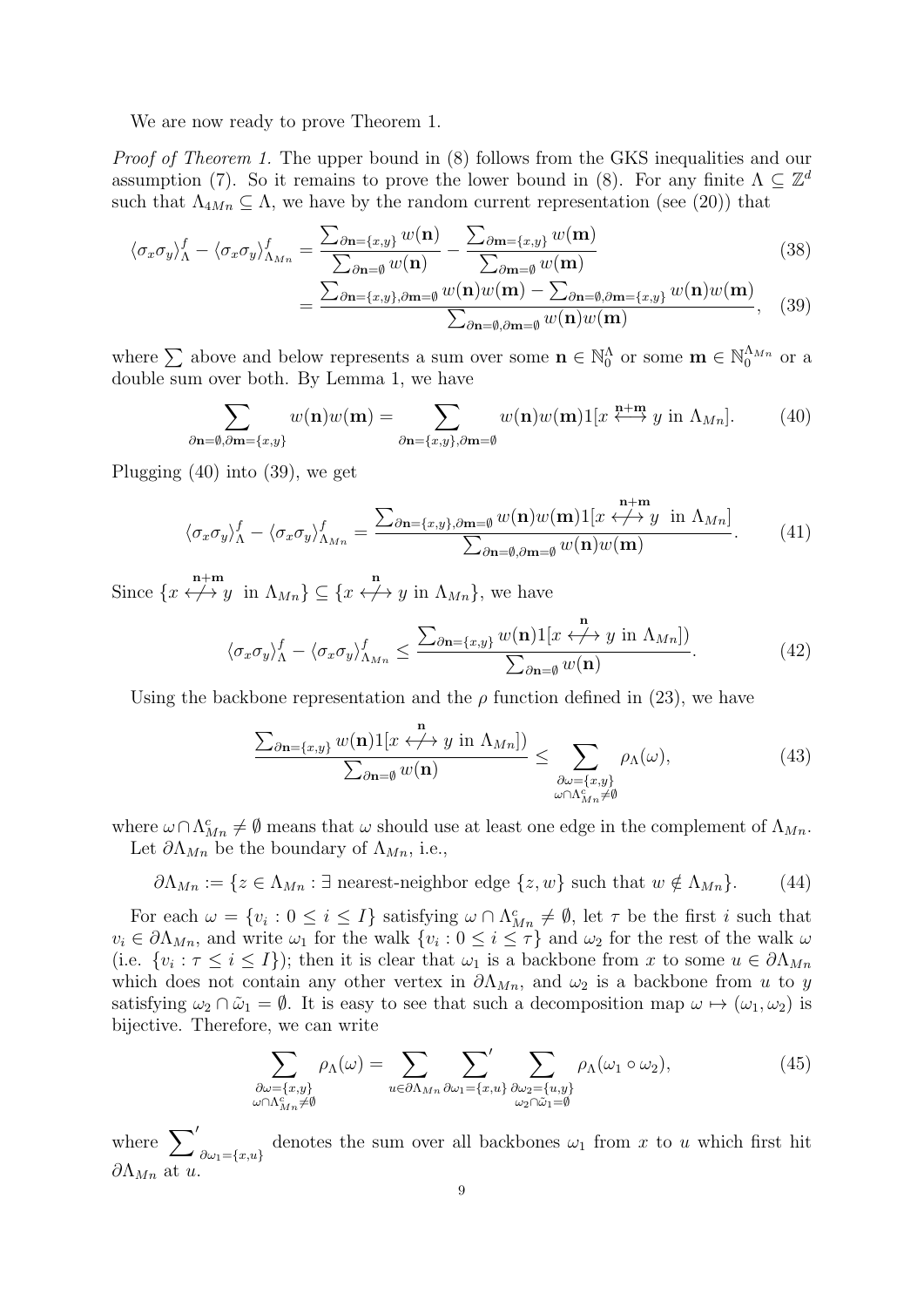Now properties (b) and (a) in Proposition 1 applied to the last displayed equation give

$$
\sum_{\substack{\partial\omega=\{x,y\}\\ \omega\cap\Lambda_{Mn}^c\neq\emptyset}}\rho_{\Lambda}(\omega)=\sum_{u\in\partial\Lambda_{Mn}}\sum_{\partial\omega_{1}=\{x,u\}}\sum_{\substack{\partial\omega_{2}=\{u,y\}\\ \omega_{2}\cap\tilde{\omega}_{1}=\emptyset}}\rho_{\Lambda}(\omega_{1})\rho_{\Lambda\setminus\tilde{\omega}_{1}}(\omega_{2})
$$
(46)

$$
=\sum_{u\in\partial\Lambda_{Mn}}\sum_{\partial\omega_1=\{x,u\}}'\rho_{\Lambda}(\omega_1)\langle\sigma_u\sigma_y\rangle^f_{\Lambda\setminus\tilde{\omega}_1}.\tag{47}
$$

If we fix M and n and let  $\Lambda \uparrow \mathbb{Z}^d$ , we obtain by property (c) of Proposition 1 and the GKS inequalities (to get the monotonicity of  $\langle \cdot \rangle_{\Lambda \setminus \tilde{\omega}_1}^f$  in  $\Lambda$ ) that

$$
\lim_{\substack{\Lambda \uparrow \mathbb{Z}^d \\ \omega \cap \Lambda_{Mn}^c \neq \emptyset}} \sum_{\substack{\partial \omega = \{x, y\} \\ \omega \cap \Lambda_{Mn}^c \neq \emptyset}} \rho_{\Lambda}(\omega) = \sum_{u \in \partial \Lambda_{Mn}} \sum_{\partial \omega_1 = \{x, u\}}' \rho_{\mathbb{Z}^d}(\omega_1) \langle \sigma_u \sigma_y \rangle_{\mathbb{Z}^d \setminus \tilde{\omega}_1}.
$$
\n(48)

Note that  $\partial \Lambda_{Mn}$  has 2d faces. We order the faces of  $\partial \Lambda_{Mn}$  and denote them by  $F_i$ , 1  $\leq$  $i \leq 2d$ , and define  $y^i, 1 \leq i \leq 2d$ , to be the image of y under the reflection with respect to the plane containing  $F_i$ . Without loss of generality, we can assume that  $y^1$  is the image of y under the reflection with respect to the plane  $\{z \in \mathbb{R}^d : z_1 = Mn\}$ . We choose a sequence of domains  $D_j := [-j + Mn, j + Mn] \times [-j, j]^{d-1}$ . Then Proposition 2 implies that, for all large j and all u such that  $u_1 = Mn$ ,

$$
\langle \sigma_u \sigma_y \rangle_{D_j \setminus \tilde{\omega}_1}^f \le \langle \sigma_u \sigma_{y^1} \rangle_{D_j \setminus \tilde{\omega}_1}^f. \tag{49}
$$

Sending  $j$  to infinity in the last displayed inequality, we get

$$
\langle \sigma_u \sigma_y \rangle_{\mathbb{Z}^d \setminus \tilde{\omega}_1} \le \langle \sigma_u \sigma_{y^1} \rangle_{\mathbb{Z}^d \setminus \tilde{\omega}_1}.\tag{50}
$$

Note that in (48) and (50), we have implicitly used the fact that the limit  $\langle \cdot \rangle_{\mathbb{Z}^d \setminus \tilde{\omega}_1}$  is independent of the sequence. Depending on which face contains  $u$ , there are actually  $2d$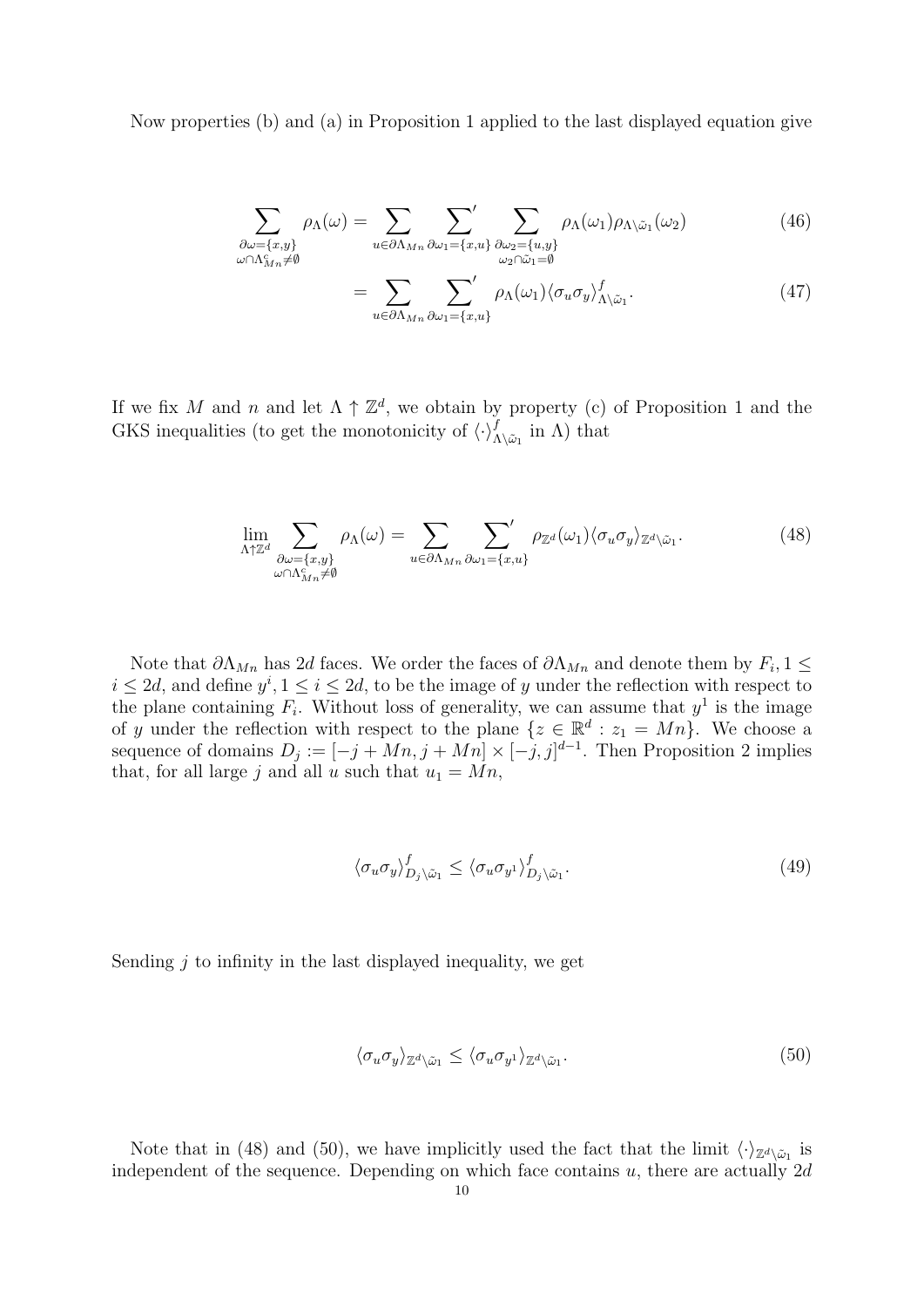inequalities similar to (50). Applying all these inequalities to (48), we have

$$
\lim_{\substack{\Lambda \uparrow \mathbb{Z}^d \\ \omega \cap \Lambda_{\mathcal{U}n}^c \neq \emptyset}} \sum_{\substack{\partial \omega = \{x,y\} \\ \omega \cap \Lambda_{\mathcal{U}n}^c \neq \emptyset}} \rho_{\Lambda}(\omega) \le \sum_{i=1}^{2d} \sum_{u \in F_i} \sum_{\partial \omega_1 = \{x,u\}}' \rho_{\mathbb{Z}^d}(\omega_1) \langle \sigma_u \sigma_{y^i} \rangle_{\mathbb{Z}^d \setminus \tilde{\omega}_1} \tag{51}
$$

$$
= \lim_{\Lambda \uparrow \mathbb{Z}^d} \sum_{i=1}^{2d} \sum_{u \in F_i} \sum_{\partial \omega_1 = \{x, u\}} \rho_{\Lambda}(\omega_1) \langle \sigma_u \sigma_{y^i} \rangle_{\Lambda \setminus \tilde{\omega}_1}^f \tag{52}
$$

$$
= \lim_{\Lambda \uparrow \mathbb{Z}^d} \sum_{i=1}^{2d} \sum_{u \in F_i} \sum_{\partial \omega_1 = \{x, u\}}' \rho_{\Lambda}(\omega_1) \sum_{\substack{\partial \omega_2 = \{u, y^i\} \\ \omega_2 \cap \tilde{\omega}_1 = \emptyset}} \rho_{\Lambda \setminus \tilde{\omega}_1}(\omega_2)
$$
(53)

$$
= \lim_{\Lambda \uparrow \mathbb{Z}^d} \sum_{i=1}^{2d} \sum_{u \in F_i} \sum_{\partial \omega_1 = \{x, u\}}' \sum_{\substack{\partial \omega_2 = \{u, y^i\} \\ \omega_2 \cap \tilde{\omega}_1 = \emptyset}} \rho_\Lambda(\omega_1 \circ \omega_2)
$$
(54)

$$
\leq \lim_{\Lambda \uparrow \mathbb{Z}^d} \sum_{i=1}^{2d} \sum_{u \in \partial \Lambda_{Mn}} \sum_{\partial \omega_1 = \{x, u\}}' \sum_{\substack{\partial \omega_2 = \{u, y^i\} \\ \omega_2 \cap \tilde{\omega}_1 = \emptyset}} \rho_\Lambda(\omega_1 \circ \omega_2) \tag{55}
$$

$$
= \lim_{\Lambda \uparrow \mathbb{Z}^d} \sum_{i=1}^{2d} \sum_{\partial \omega = \{x, y^i\}} \rho_{\Lambda}(\omega) \tag{56}
$$

$$
= \lim_{\Lambda \uparrow \mathbb{Z}^d} \sum_{i=1}^{2d} \langle \sigma_x \sigma_{y^i} \rangle_{\Lambda}^f = \sum_{i=1}^{2d} \langle \sigma_x \sigma_{y^i} \rangle_{\mathbb{Z}^d},\tag{57}
$$

where we have applied Proposition 1 in  $(53)$  and  $(54)$  and in the last line, and where  $(55)$ follows trivially from the fact that  $\rho_{\Lambda}(\omega_1 \circ \omega_2) \geq 0$ . Combining (57), (43) and (42) and letting  $\Lambda \uparrow \mathbb{Z}^d$ , we get

$$
\langle \sigma_x \sigma_y \rangle_{\Lambda_{Mn}}^f \ge \langle \sigma_x \sigma_y \rangle_{\mathbb{Z}^d} - \sum_{i=1}^{2d} \langle \sigma_x \sigma_{y^i} \rangle_{\mathbb{Z}^d}.
$$
 (58)

We remark that even though we assume  $\beta = \beta_c$  in the proof, it is not hard to see that (58) actually holds for all  $\beta \geq 0$ . Applying our assumption (7) to (58), we get

$$
\langle \sigma_x \sigma_y \rangle_{\Lambda_{Mn}}^f \ge c |x - y|^{-(d-2)} - 2dC \left( 2(M - 1)n \right)^{-(d-2)} \tag{59}
$$

since  $|x-y^i| \ge 2(M-1)n$  for each *i*. This completes the proof of the theorem by choosing M large and noting that  $|x - y| \leq 2\sqrt{d}n$ .  $\overline{d}n$ .

Finally, we prove Theorem 2.

*Proof of Theorem 2.* For each fixed  $f \in H^3(\Lambda_L)$  and varying a, one obtains a uniform exponential moment bound for the sequence of random variables  $\Phi_{\Lambda_L}^{a,0}(f)$  by the GHS inequality [17] (see the proof of Proposition 3.5 in [6]). This and our assumptions in the theorem imply that for any  $t \in \mathbb{R}$ 

$$
\lim_{a\downarrow 0} \left\langle \exp[t\Phi_{\Lambda_L}^{a,0}(f)] \right\rangle_{\Lambda_L^a}^f = \exp[t^2 \text{Var}(\Phi_{\Lambda_L}(f))/2],\tag{60}
$$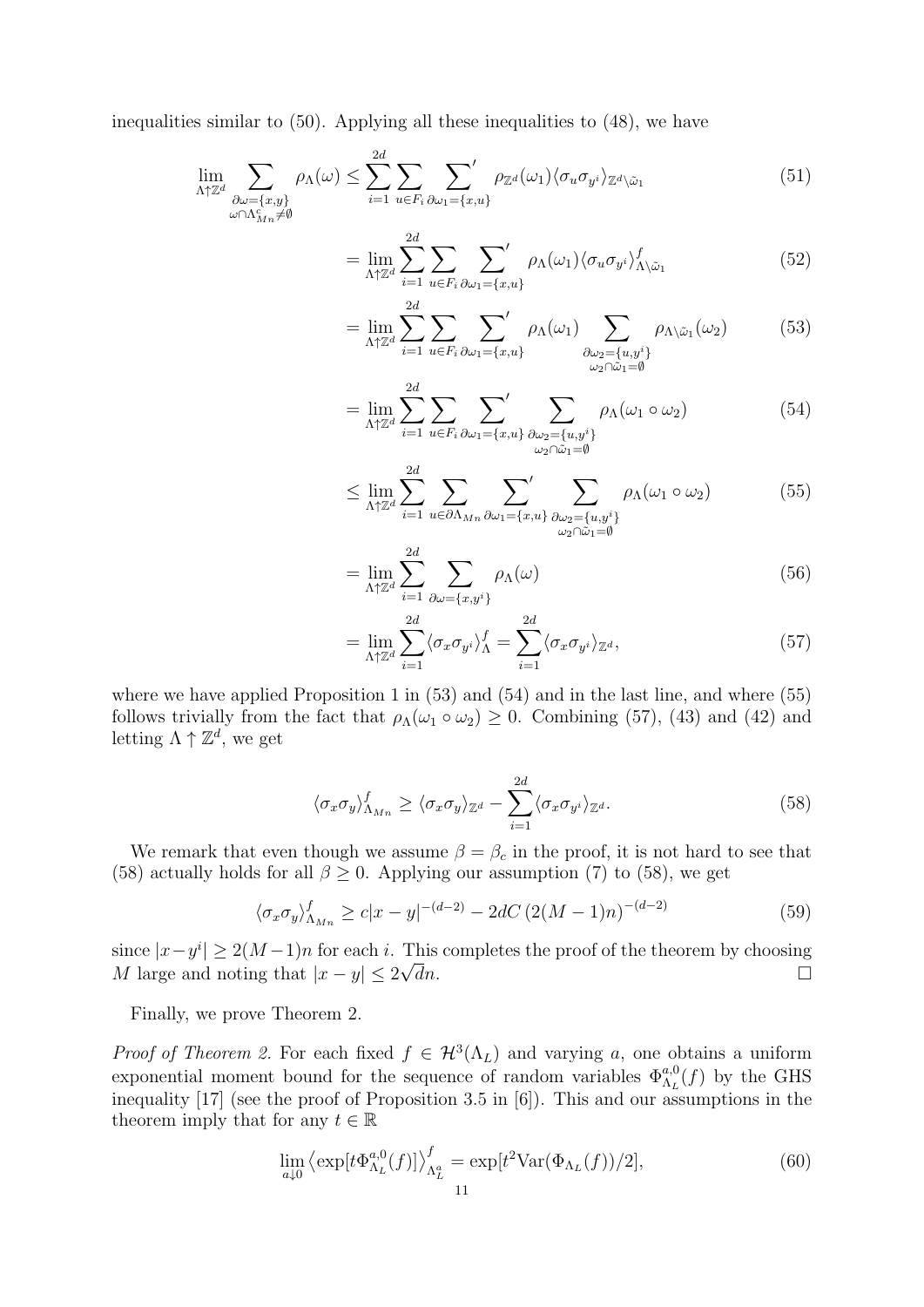(noting that the mean of  $\Phi_{\Lambda_L}^{a,0}(f)$  is always 0) where

$$
\text{Var}(\Phi_{\Lambda_L}(f)) := \int_{\Lambda_L} \int_{\Lambda_L} f(z) f(w) G_{\Lambda_L}(z, w) dz dw. \tag{61}
$$

For the near-critical magnetization field, we have

$$
\left\langle \exp[t\Phi_{\Lambda_L}^{a,h}(f)] \right\rangle_{\Lambda_L^a,H}^f = \left\langle \exp[ta^{(d+2)/2} \sum_{x \in \Lambda_L^a} f(x)\sigma_x] \right\rangle_{\Lambda_L^a,H}^f \tag{62}
$$

$$
= \frac{\sum_{\sigma} \exp\left[\beta_c \sum_{\{x,y\}} \sigma_x \sigma_y + h a^{(d+2)/2} \sum_{x \in \Lambda_L^a} \sigma_x + t a^{(d+2)/2} \sum_{x \in \Lambda_L^a} f(x) \sigma_x\right]}{\sum_{\sigma} \exp\left[\beta_c \sum_{\{x,y\}} \sigma_x \sigma_y + h a^{(d+2)/2} \sum_{x \in \Lambda_L^a} \sigma_x\right]}
$$
(63)

$$
= \frac{\left\langle \exp[\Phi_{\Lambda_L}^{a,0}(f_1)] \right\rangle_{\Lambda_L^a}^f}{\left\langle \exp[\Phi_{\Lambda_L}^{a,0}(f_2)] \right\rangle_{\Lambda_L^a}^f},\tag{64}
$$

where the last equality follows from the second by dividing both the numerator and denominator by the partition function  $Z_{\Lambda_L^a}^f$  after setting  $f_1(z) := h + tf(z)$  and  $f_2(z) := h$ for each  $z \in \Lambda_L$ . Applying (60) and (61) to (64), we get

$$
\lim_{a\downarrow 0} \left\langle \exp[t\Phi_{\Lambda_L}^{a,h}(f)] \right\rangle_{\Lambda_L^a,H}^f = \frac{\exp[\text{Var}(\Phi_{\Lambda_L}(f_1))/2]}{\exp[\text{Var}(\Phi_{\Lambda_L}(f_2))/2]} \n= \exp\left[th \int_{\Lambda_L} \int_{\Lambda_L} f(z) G_{\Lambda_L}(z,w) dz dw + t^2 \text{Var}(\Phi_{\Lambda_L}(f))/2\right],
$$
\n(66)

which completes the proof of the first part of the theorem since the last displayed expression is the moment generating function for the claimed Gaussian distribution.

To prove the second part, let  $M_{\Lambda_L}^a(\sigma) := a^{(d+2)/2} \sum_{x \in \Lambda_L^a} \sigma_x$ . Since  $\Phi_{\Lambda_L}^b$  is obtained by taking the scaling limit of the Ising model with  $\beta = \beta_c$  and external field  $H = ha^{(d+2)/2}$ , we see that for each fixed  $\sigma \in \{-1, +1\}^{\Lambda^a_L}$ 

$$
\mathbb{P}^{f}_{\Lambda^{a}_{L},H}(\sigma) = \frac{\exp\left[\beta_c \sum_{\{x,y\}} \sigma_x \sigma_y + H \sum_{x \in \Lambda^{a}_{L}} \sigma_x\right]}{Z^{f}_{\Lambda^{a}_{L},H}}\tag{67}
$$

$$
=\frac{Z_{\Lambda_L^a,0}^f}{Z_{\Lambda_L^a,H}^f}\mathbb{P}_{\Lambda_L^a,0}^f(\sigma)\exp\left[hM_{\Lambda_L}^a(\sigma)\right]
$$
(68)

$$
= \frac{\exp\left[hM_{\Lambda_L}^a(\sigma)\right]}{\left\langle \exp\left[hM_{\Lambda_L}^a(\sigma)\right]\right\rangle_{\Lambda_L^a,0}^f} \mathbb{P}_{\Lambda_L^a,0}^f(\sigma) \tag{69}
$$

or

$$
\frac{d\mathbb{P}_{\Lambda_{L}^{a},H}^{f}}{d\mathbb{P}_{\Lambda_{L}^{a},0}^{f}}(\sigma) = \frac{\exp\left[hM_{\Lambda_{L}}^{a}(\sigma)\right]}{\left\langle \exp\left[hM_{\Lambda_{L}}^{a}(\sigma)\right]\right\rangle_{\Lambda_{L}^{a},0}^{f}}.\tag{70}
$$

Taking the scaling limit, and applying (60) with  $t = h$  and  $f = 1[\Lambda_L]$ , the Radon-Nikodym derivative (70) converges weakly to

$$
\exp\left[hM_{\Lambda_L} - \frac{h^2}{2} \text{Var}(M_{\Lambda_L})\right],\tag{71}
$$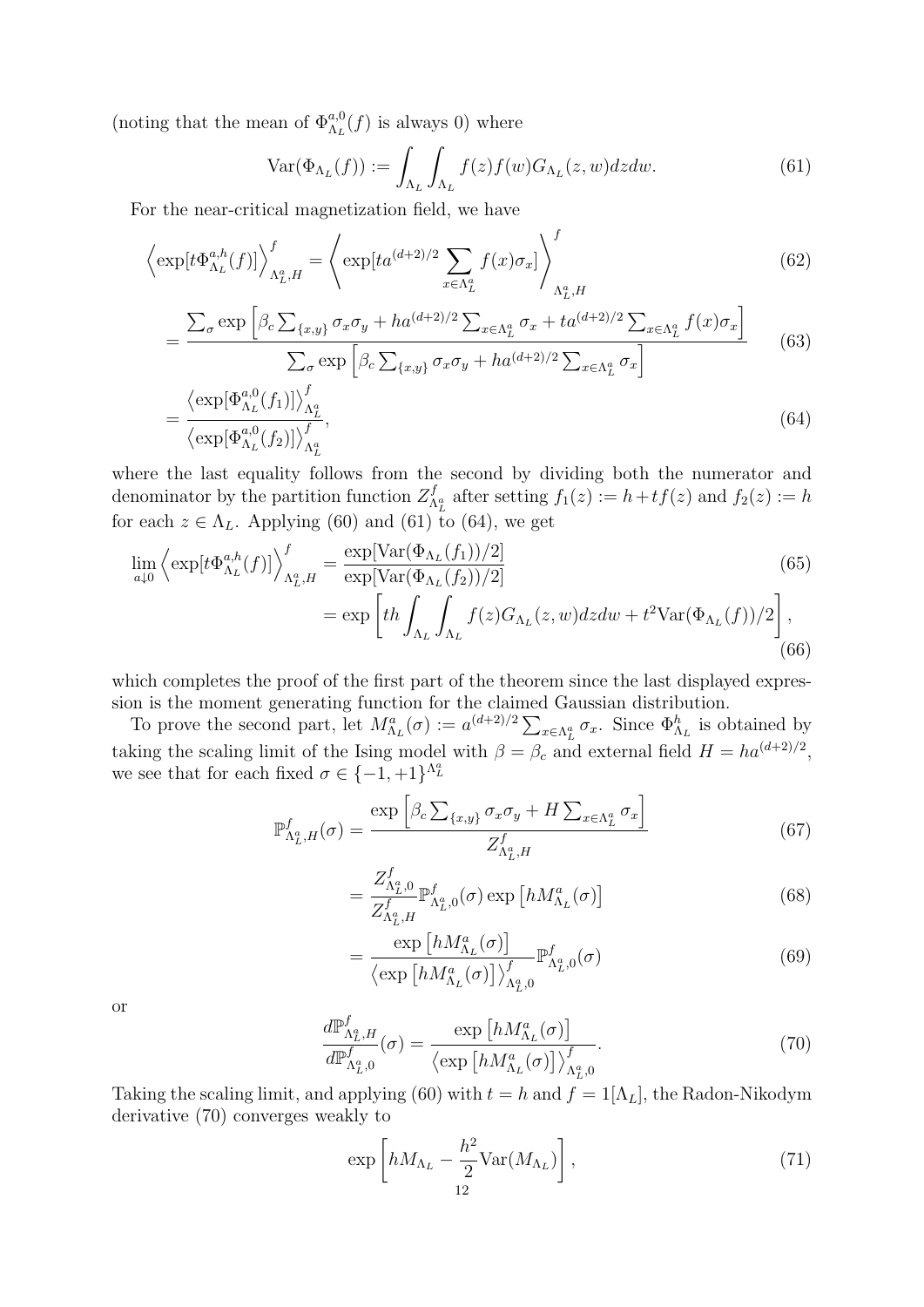where we have used the continuous mapping theorem and the fact that  $M^a_{\Lambda_L}$  converges weakly to  $M_{\Lambda_L}$ .

 $\Box$ 

## **ACKNOWLEDGEMENTS**

The research of the second author was partially supported by NSFC grant 11901394 and that of the third author by US-NSF grant DMS-1507019. The authors thank Akira Sakai and Gordon Slade for useful comments. The authors also thank an anonymous referee for a very careful reading of the paper.

#### **REFERENCES**

- [1] M. Aizenman. Geometric analysis of  $\varphi^4$  fields and Ising models. parts I and II. Communications in Mathematical Physics, 86(1):1–48, 1982.
- [2] M. Aizenman and H. Duminil-Copin. Marginal triviality of the scaling limits of critical 4D Ising and  $\phi_4^4$  models. arXiv preprint arXiv:1912.07973, 2019.
- [3] M. Aizenman, H. Duminil-Copin, and V. Sidoravicius. Random currents and continuity of Ising model's spontaneous magnetization. Communications in Mathematical Physics, 334(2):719–742, 2015.
- [4] M. Aizenman and R. Fernández. On the critical behavior of the magnetization in high-dimensional Ising models. Journal of Statistical Physics, 44(3-4):393–454, 1986.
- [5] B. Berche, R. Kenna, and J.-C. Walter. Hyperscaling above the upper critical dimension. Nuclear Physics B, 865(1):115–132, 2012.
- [6] F. Camia, C. Garban, and C. M. Newman. Planar Ising magnetization field I. Uniqueness of the critical scaling limit. The Annals of Probability, 43(2):528–571, 2015.
- [7] F. Camia, C. Garban, and C. M. Newman. Planar Ising magnetization field II. Properties of the critical and near-critical scaling limits. Annales de l'IHP, Probabilités et Statistiques, 52(1):146–161, 2016.
- [8] F. Camia, J. Jiang, and C. M. Newman. Exponential decay for the near-critical scaling limit of the planar Ising model. Communications on Pure and Applied Mathematics, 73(7):1371–1405, 2020.
- [9] F. Camia, J. Jiang, and C. M. Newman. FK–Ising coupling applied to near-critical planar models. Stochastic Processes and their Applications, 130(2):560–583, 2020.
- [10] S. Chatterjee and J. Hanson. Restricted percolation critical exponents in high dimensions. Communications on Pure and Applied Mathematics, 73(11):2370–2429, 2020.
- [11] D. Chelkak, H. Duminil-Copin, and C. Hongler. Crossing probabilities in topological rectangles for the critical planar FK-Ising model. Electronic Journal of Probability, 21, 2016.
- [12] S. Fang, J. Grimm, Z. Zhou, and Y. Deng. Complete graph and Gaussian fixed-point asymptotics in the five-dimensional Fortuin-Kasteleyn Ising model with periodic boundaries. Physical Review E, 102(2):022125, 2020.
- [13] J. Fröhlich. On the triviality of  $\lambda \phi_d^4$  theories and the approach to the critical point in  $d \geq 4$ dimensions. Nuclear Physics B, 200(2):281–296, 1982.
- [14] J. Fröhlich, B. Simon, and T. Spencer. Infrared bounds, phase transitions and continuous symmetry breaking. Communications in Mathematical Physics, 50(1):79–95, 1976.
- [15] J. Ginibre. General formulation of Griffiths' inequalities. Communications in Mathematical Physics, 16(4):310–328, 1970.
- [16] R. B. Griffiths. Correlations in Ising ferromagnets. I. Journal of Mathematical Physics, 8(3):478–483, 1967.
- [17] R. B. Griffiths, C. A. Hurst, and S. Sherman. Concavity of magnetization of an Ising ferromagnet in a positive external field. Journal of Mathematical Physics, 11(3):790–795, 1970.
- [18] S. Handa, M. Heydenreich, and A. Sakai. Mean-field bound on the 1-arm exponent for Ising ferromagnets in high dimensions. In Sojourns in Probability Theory and Statistical Physics-I, pages 183–198. Springer, 2019.
- [19] D. G. Kelly and S. Sherman. General Griffiths' inequalities on correlations in Ising ferromagnets. Journal of Mathematical Physics, 9(3):466–484, 1968.
- [20] E. H. Lieb. A refinement of Simon's correlation inequality. Communications in Mathematical Physics, 77(2):127–135, 1980.